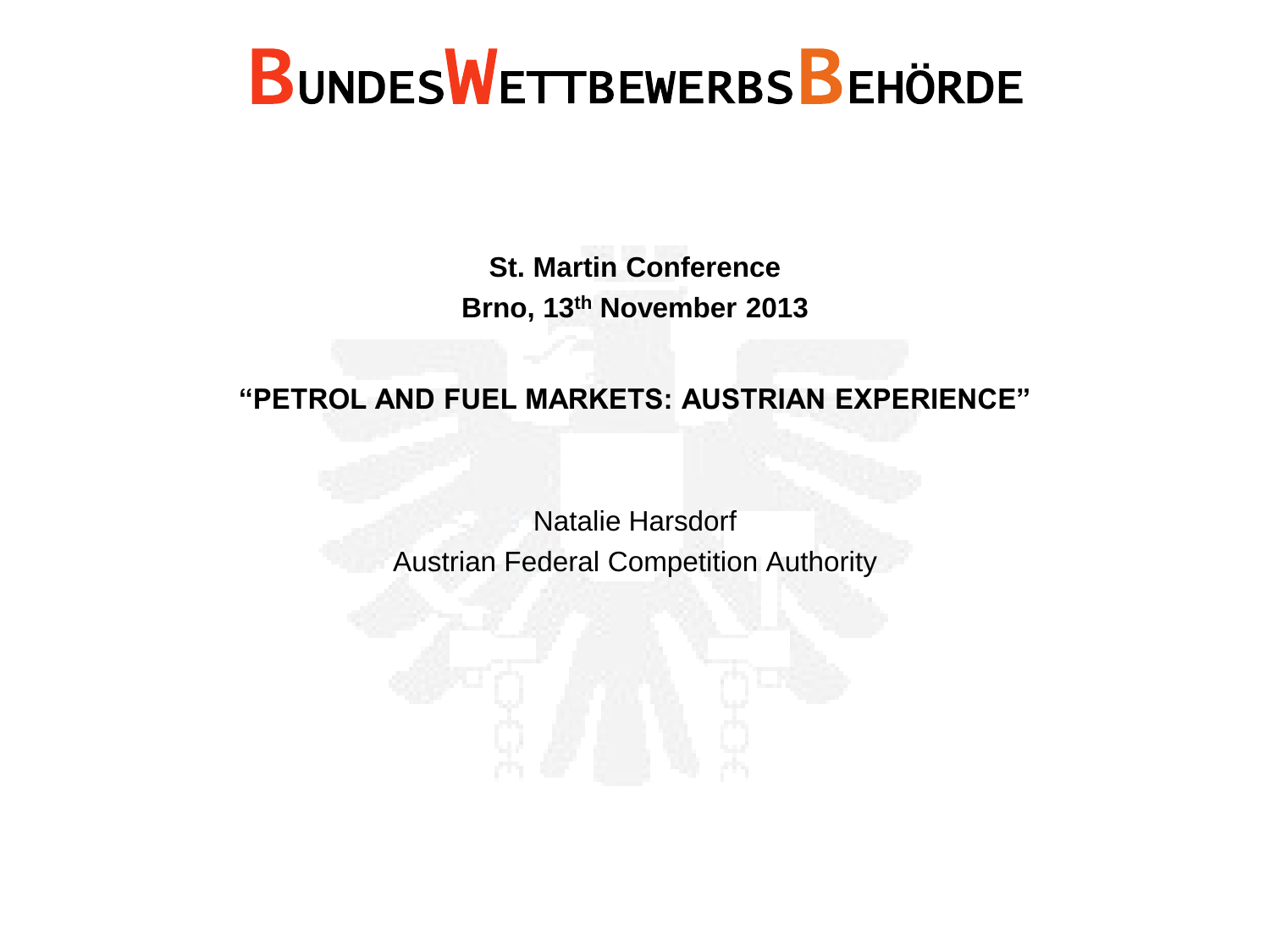#### **First Investigation 2004**

- $\triangleright$  First investigations on road fuel have been carried out already in 2004 when the price development gave rise to public concerns about possible anticompetitive behaviour of the Austrian petrol industry
- $\triangleright$  Main issue investigated was the possibility of (tacit) collusion concerning consumer prices
- $\triangleright$  Analysis did however not show evidence that would have justified further investigations with at that time extremely scarce human resources, it was decided to keep an eye on the industry but not to further scrutinize the market at the moment

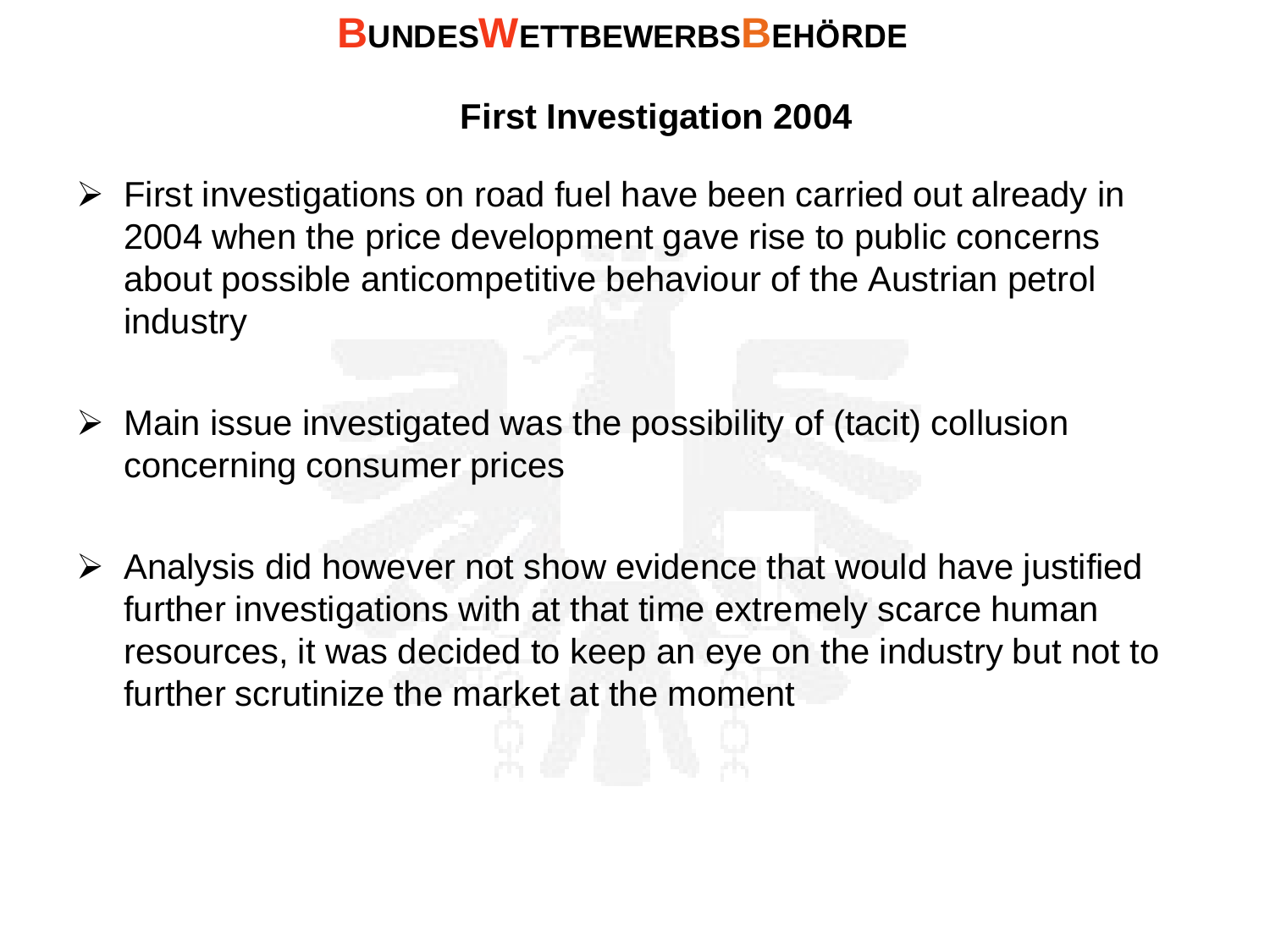#### **Investigations deepened in 2008**

- $\triangleright$  In spring 2008 the number of complaints and public awareness were again rising together with oil prices
- $\triangleright$  BWB investigated since:
- Platts notations for the setting of prices
- the "rockets and feathers" issue
- the competitive situation on regional retail markets
- the long-term development of margins and the like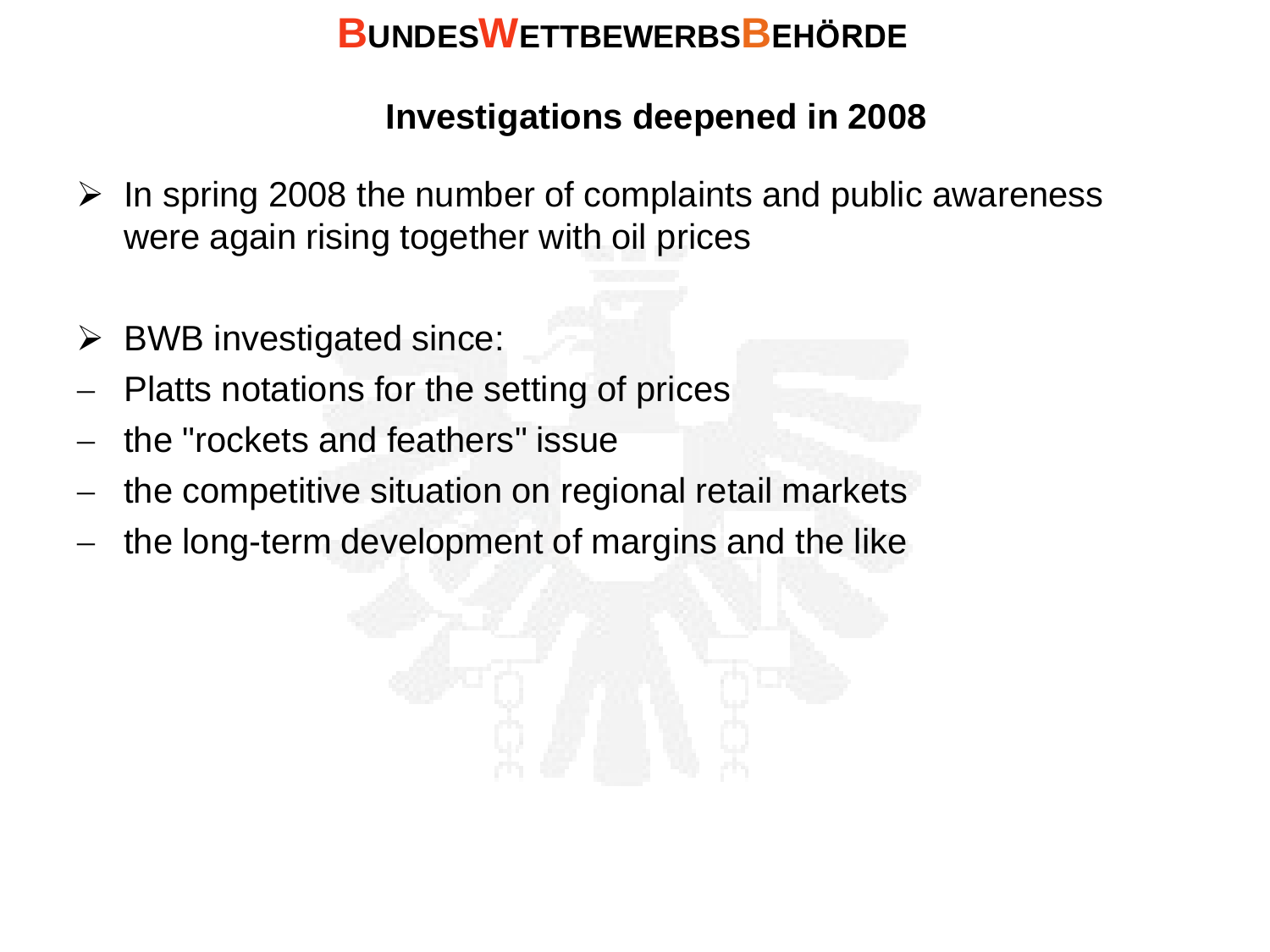# **Platts BUNDESWETTBEWERBSBEHÖRDE**

- The bidding process is transparent to all market participants having subscribed to the system.
- The price assessment process does not follow a pre-fixed set of inputs or parameters; qualitative judgment on the assessment on an individual day-to-day basis.
- In carrying out its price assessments Platts keeps some room for manoeuvre. It looks at a range of factors in addition to actual contracts, including bids, offers and developments in adjacent markets.
- The structure of traders concerning the proportion of vertically integrated companies (majors) versus other traders varies across the different product markets. Majors will mostly account for 40 to 60 % of all participants. Independent traders play a considerable role, financial institutions only a marginal but growing one.
- $-$  It is estimated that Platts covers between 5 and 9 % of the total consumption in the respective geographic markets, with the exception of the gasoline cargoes market where the coverage of Platts only accounts for some 2.6 %. However, Platts likely covers a substantially greater proportion of spot trades (as opposed to term contracts) in the markets in question.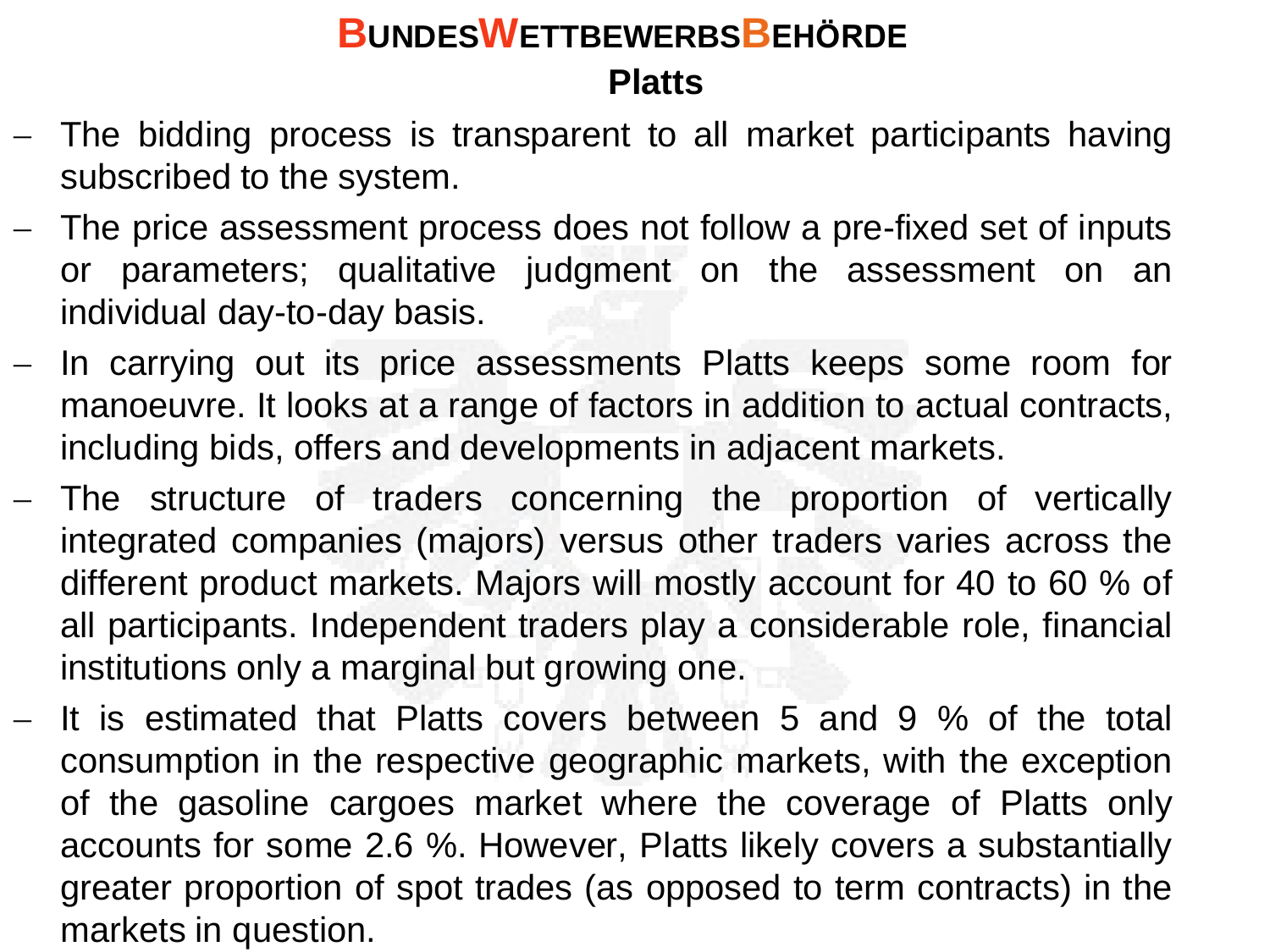#### **Investigation into functioning of the road fuel market: Report 2011**

- The single national **refinery** in Schwechat, having a production volume of around 50 % of domestic fuel demand, is of paramount domestic importance. Nevertheless, there exists a considerable number of foreign producers which are relevant for the Austrian market, too. An analysis of procurement quantities of major retailers for the domestic market showed that - while 73 % of liquid fuel comes from Schwechat or refineries close to the border - 21 % of liquid fuel is related to refineries further than 200 to 600 kilometers away, and 6 % is from locations even further than this. Related to output in these refineries, the combined production in the period from 2003 to 2008 increased by 16.9 % for diesel and by 9.3 % for gasoline while the domestic demand did not rise as much.
- The **wholesale** volumes of liquid fuel show a relatively stable pattern in the period 2003 to 2008. Around 25 % of diesel and 15 % of gasoline is sold by majors on a wholesale base while naturally the major part (50 % of diesel, 80 % of premium gasoline) was provided to own branded petrol stations.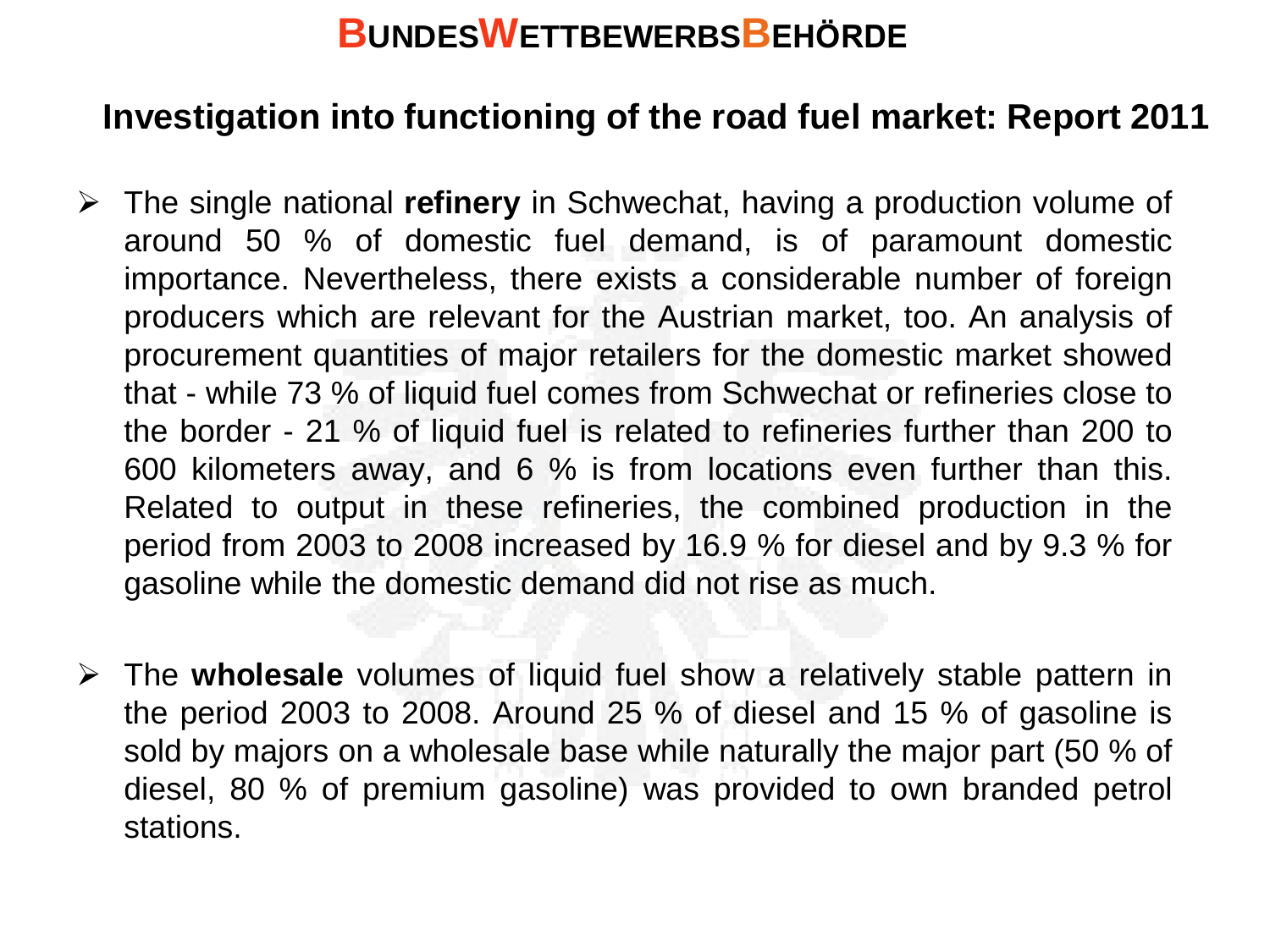#### **Investigation into functioning of the road fuel market: Report 2011**

- An analysis of the majors' **supply relations ex-refinery** showed that such relations exists only from the OMV (the Austrian major owning the refinery in Schwechat) to the other majors operating domestically (Shell, BP, Agip, Conoco Phillips). Supplies between majors for the domestic market or a system of swap contracts similar to the one exercised in Germany are not common. Interlocking between majors might however still be high due to deals between majors in neighboring countries.
- In the **retail sector**, an **oligopoly** on the regional petrol station markets formed by OMV, Shell, BP, Agip and Conoco Phillips is confirmed by the sector inquiry. Together these five biggest companies have a combined share of approximate 76 % of the annual fuel sales. With respect to the network of petrol stations, around 60 % of all domestic stations are operated by or under the brand of a major company.
- $\triangleright$  While the market concentration is considerably higher in Western parts of Austria than in Eastern parts this can only partly explain the observed phenomenon of the "West-East-decline" of fuel prices. Eg in Salzburg, positioned in the middle of Austria, fuel prices are clearly below the Austrian average since the market entry of a new discounter in 2009 although it shows the third highest concentration level. Likewise prices in Vienna are below average with a medium concentration of majors.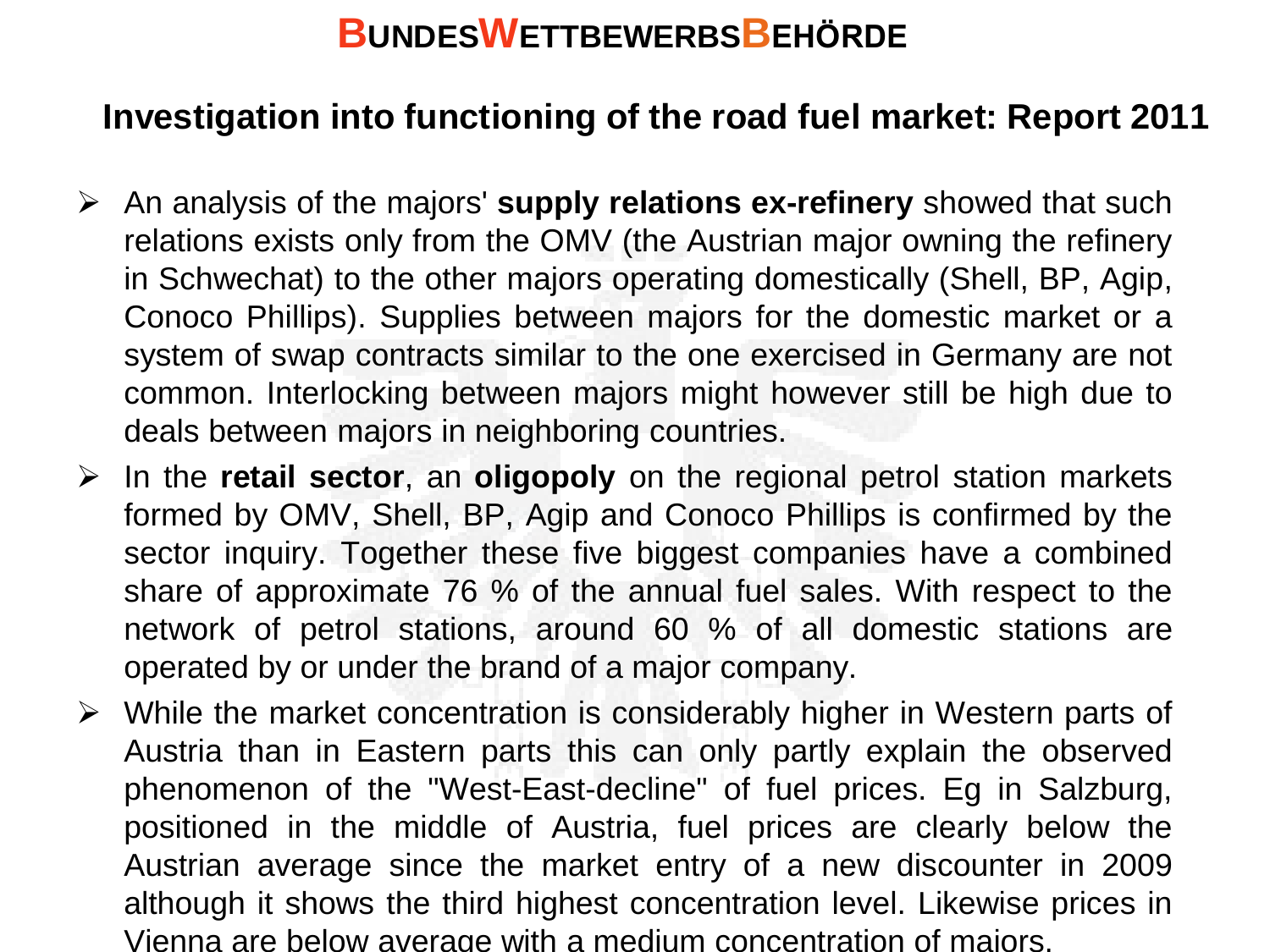#### **Investigation into functioning of the road fuel market: Report 2011**

- Finally, **retail prices** were under investigation. Comparing prices at stations of the **Majors and independent stations**, price differentials are found to be heterogeneous between the nine Austrian provinces ("Bundesland").
- $\triangleright$  Furthermore, the analyses showed that differentials between Majors' and independent fuel stations increased over time for the period 2004 to 2010.
- An increase in differentials was also found for fuel prices at **motorway** petrol stations and off-motorway stations. An investigation on hypothetical **retail margins** (calculated as final consumer price minus Platts price) showed that margins on motorway petrol stations are higher and more volatile then on off-motorway stations. The estimated increase in retail margins on motorway stations is 1.5 Euro-cent p.a. for gasoline and 1.3 Euro-cent p.a. for diesel for the sample 2004 to 2010. An equivalent increase in margins for off-motorway stations can not be confirmed.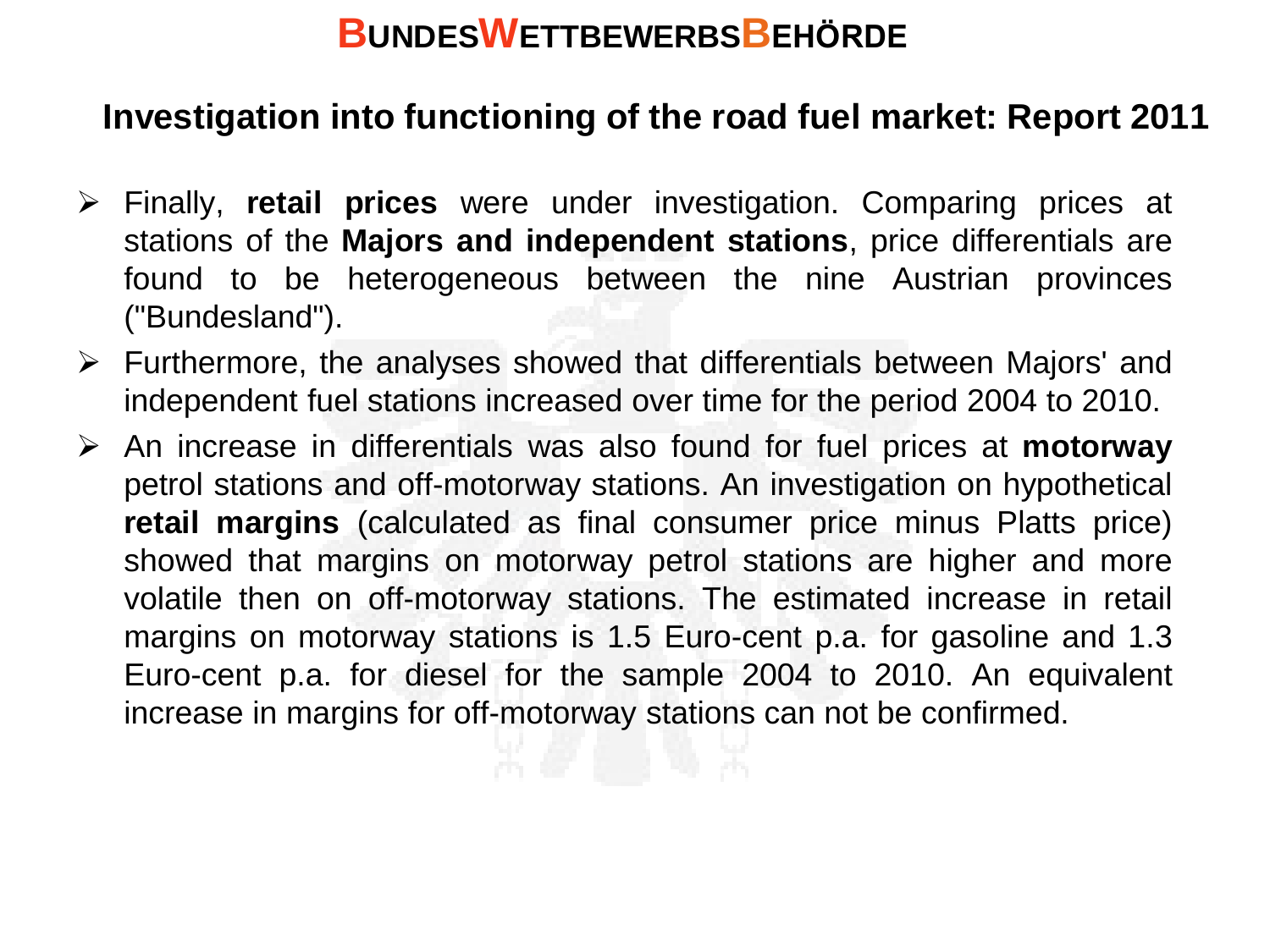#### **Asymmetric pricing: Do Austrian pump prices follow Platts notations in an asymmetric order?**

- $\triangleright$  For a long time Austrian oil companies had argued that their pricing policy at the pump is closely linked to the variations of the Platts notations. On the other side there had always been considerable public concern that the pattern in following Platts notations could be asymmetric to the detriment of consumers: The well known rockets and feathers phenomenon in retail prices describes the tendency that downstream prices in the gasoline retail industry respond to increases in upstream prices more rapidly than downstream prices respond to decreases in upstream prices.
- $\triangleright$  For that purpose the relationship between pump and product prices for gasoline and diesel were analysed by the BWB in 2008 and 2010.
- The **results point to a change in pricing behavior**: The link of retail prices to Platts notations might have been weakened considerably. The investigation seems to indicate that asymmetries are disappearing. The reason for this change is unclear. It has to be left opened if the BWB's investigations itself contributed to this behavioural change.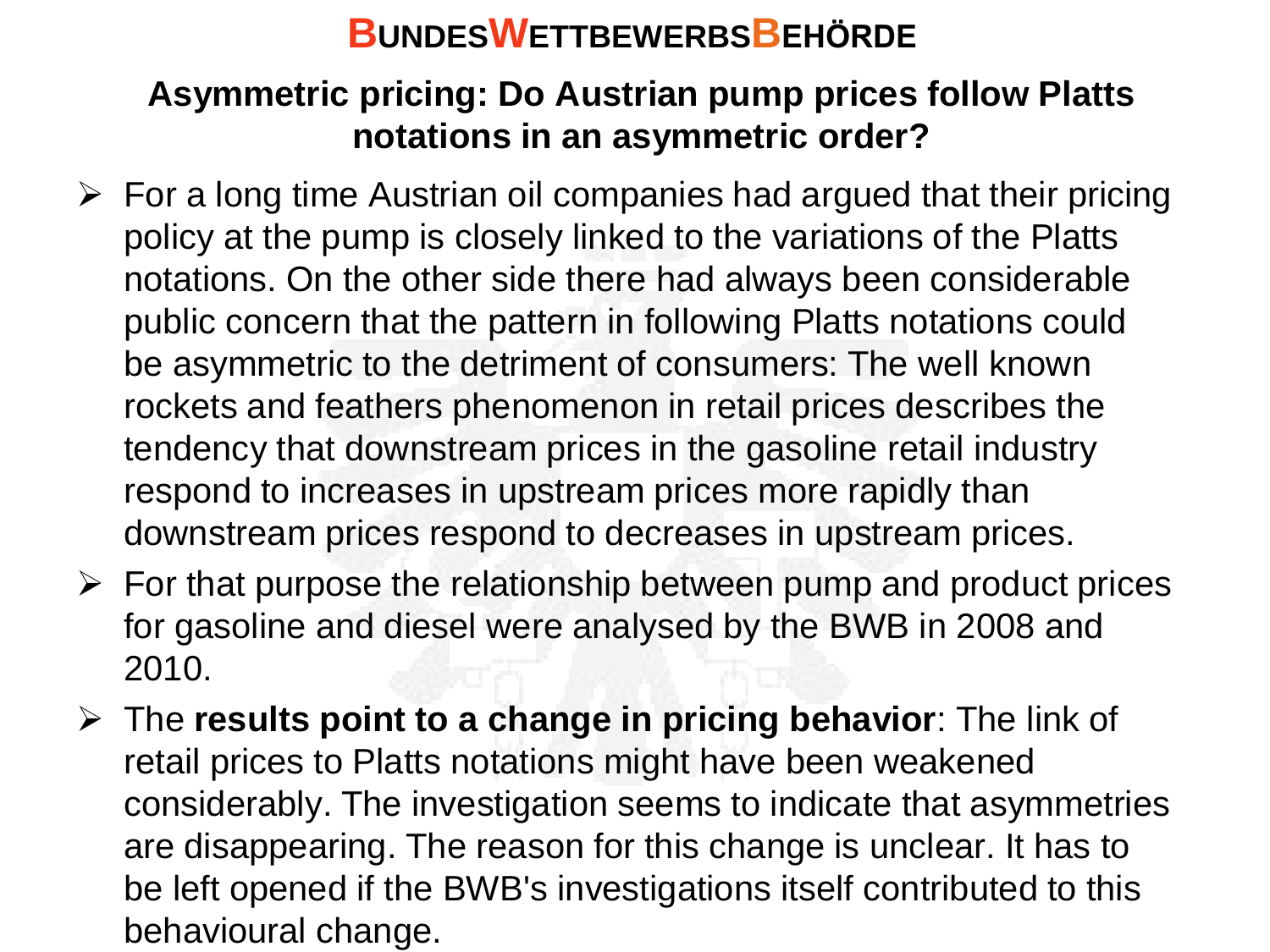#### **Evaluation of the Fuel Price Fixing Act 2012**

- $\triangleright$  Act (BGBI. II. Nr. 186/20121) which prohibited a change in fuel prices (Diesel and Petrol) during the Corpus Christi weekend (from June  $6<sup>th</sup> 11$  a.m. till June  $10<sup>th</sup> 12$ p.m.) and two other weekends (June 28<sup>th</sup> 11a.m. till July 1<sup>st</sup> 12 p.m. and July 5<sup>th</sup> 11 a.m. till July 8<sup>th</sup> 12 p.m.) in which holidays in different regions in Austria have started
- $\triangleright$  Aim BWB investigation: to evaluate the effects of this act on pump prices for consumers in Austria
- $\triangleright$  Daily retail fuel prices and product prices (Platt's notations) were analyzed by an EGARCH-ARIMA Error Correction Model for the period January 2011 to August 2012 Exponential Generalized Autoregressive Conditional Heteroscedasticity - Autoregressive Integrated Moving Average
- $\triangleright$  Forecasts were made for diesel and petrol prices for the time during the restricted weekends described above  $\rightarrow$ a n attempt to quantify the effects of the price fixing was made by weighting the differences between the forecasts and actual prices by quantities consumed in these periods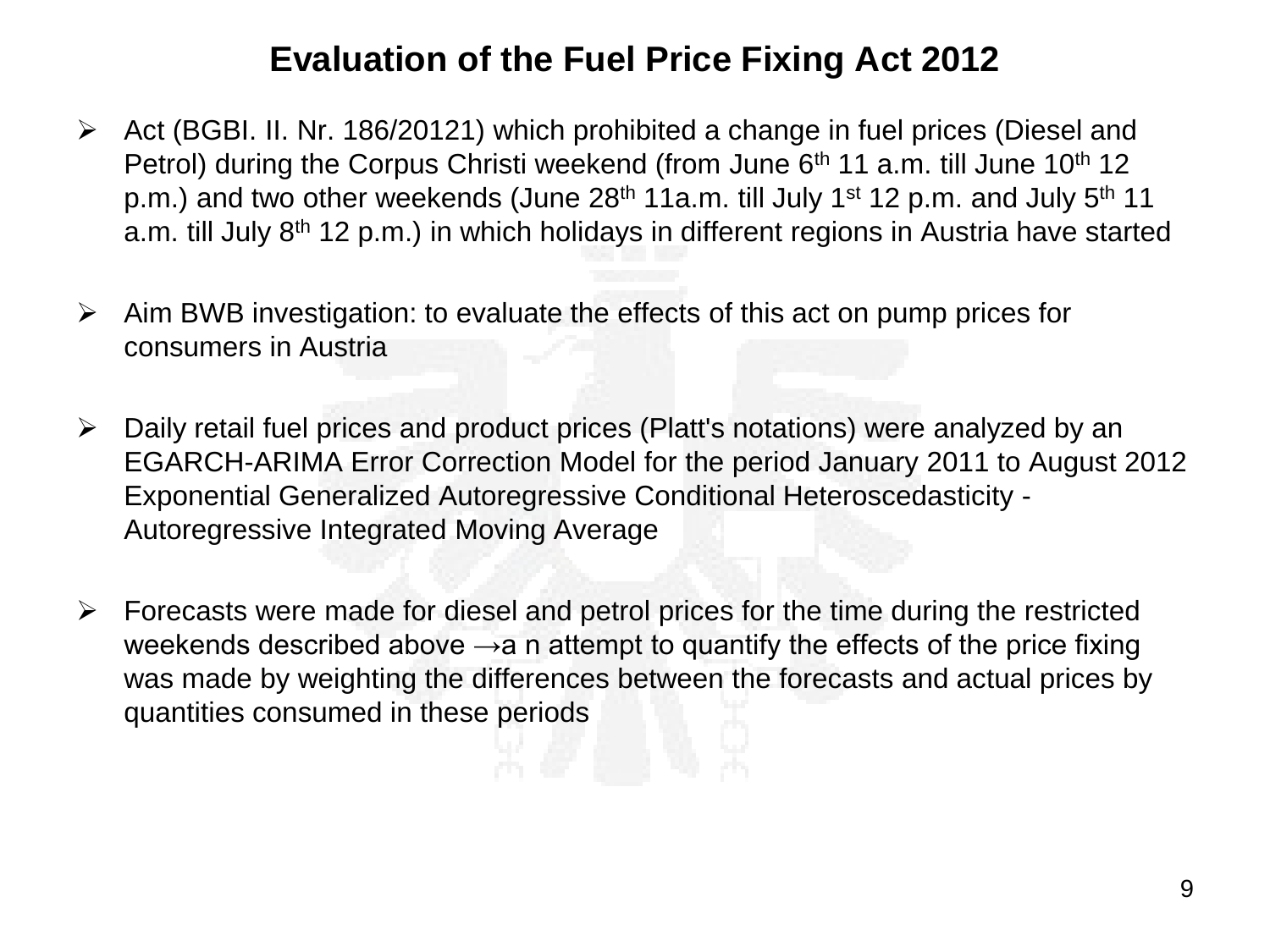#### **Other initiatives**

 **Monitoring** and Transparency: Newsletter and Data bank for road fuel prices

#### **Oil information exchange platform**:

The Austrian BWB together with the Federal Antimonopoly Service of the Russian Federation initiated the creation of an oil information exchange platform in September 2012

Participation to the platform is open to all interested competition authorities. The platform is currently in the pilot phase; several authorities have started to put in information.

**Cooperation** with Portugal and Germany

**Cooperation** with Hungary